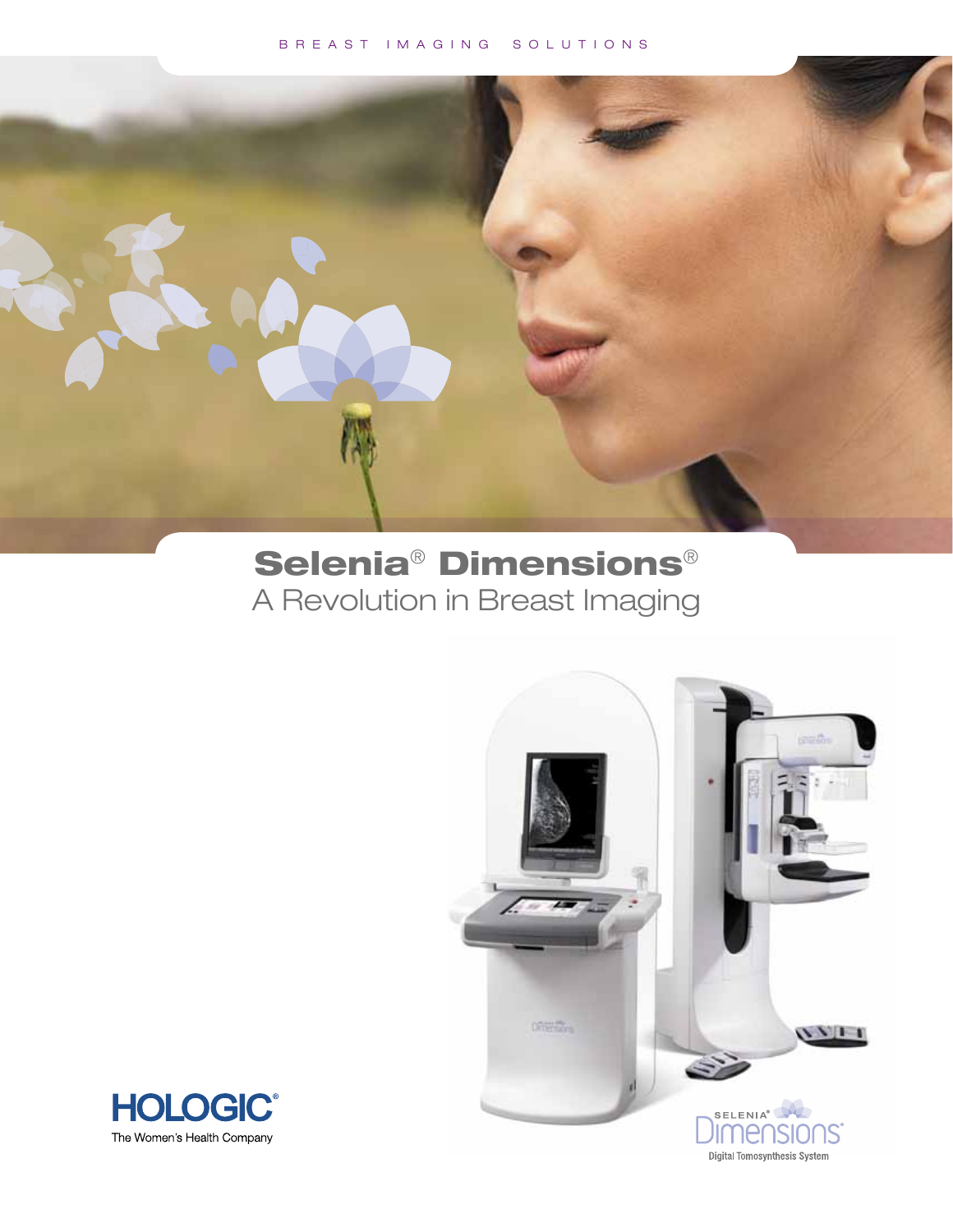### The promise of breast tomosynthesis is here

Hologic has been at the forefront of the industry's transformation from analog to digital mammography. Now we have taken another significant leap forward with the introduction of the Selenia® Dimensions® system, the first commercially available system to deliver on the extraordinary promise of breast tomosynthesis.

The Selenia Dimensions system delivers the exceptional digital mammograms you've come to expect from Hologic and takes you to the next level in breast imaging. You can now offer your patients breast tomosynthesis—a breakthrough technology poised to revolutionize how breast cancer is detected today.

Our flexible Selenia Dimensions platform may be tailored to your needs. You may start with a system that has both traditional digital mammography and breast tomosynthesis or with a digital mammography only system that can easily be configured for tomosynthesis imaging with the simple installation of a software option.

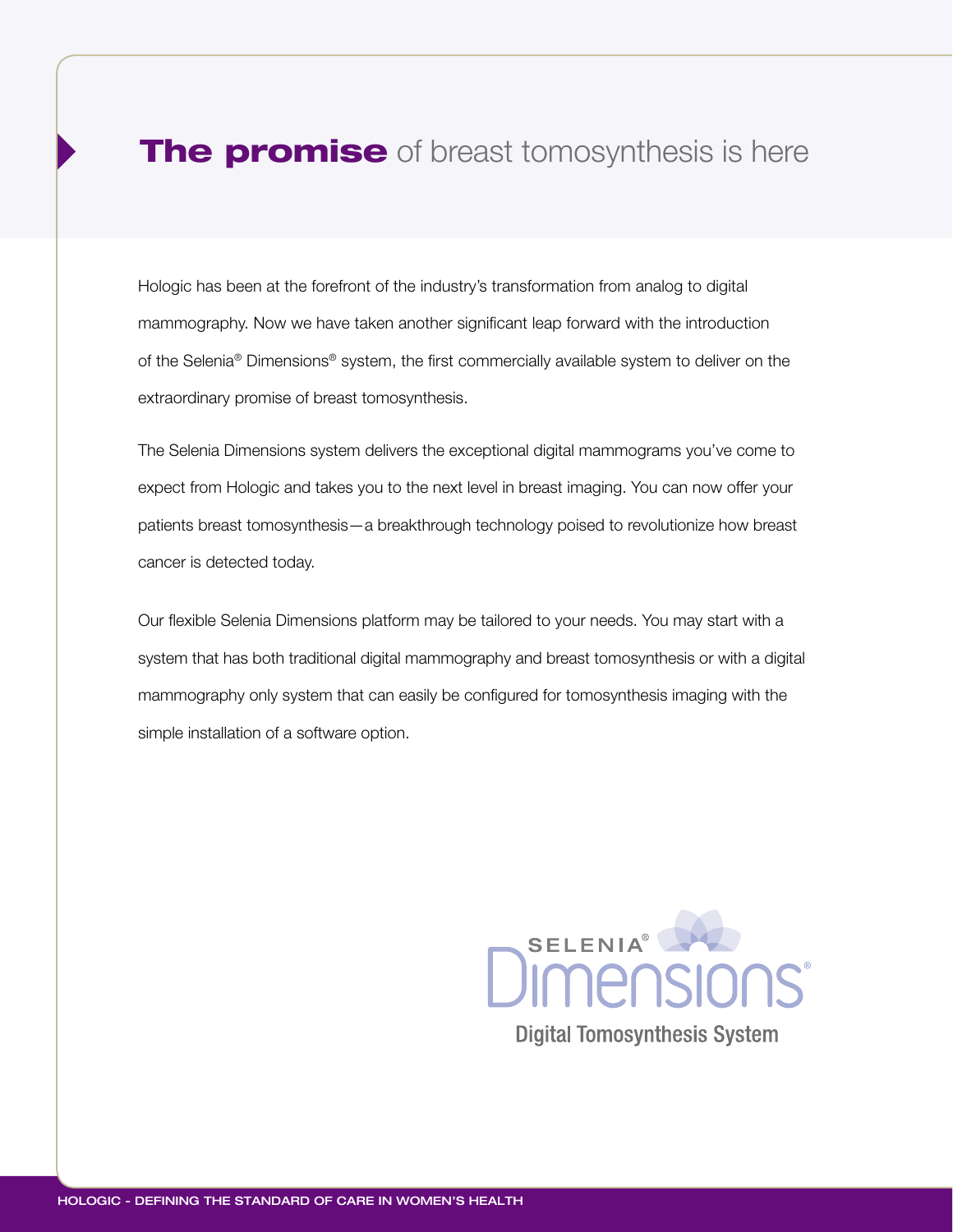

# A powerful, versatile platform

A masterpiece of technology, the Selenia Dimensions system delivers digital mammography and breast tomosynthesis capabilities in a high performance, ergonomic system designed to streamline workflow for the technologist and provide a more comfortable experience for the patient.

Selenia Dimensions delivers:

- Exceptionally sharp images for visualization of the finest details.
- Ground-breaking tomosynthesis (3D) technology for diagnostic performance with optimal workflow efficiencies.
- One-touch control for seamless, instantaneous transition between imaging modes: full-field digital mammography (2D imaging), tomosynthesis (3D imaging) or "combo-mode" (2D+3D imaging), Hologic's unique feature that quickly acquires a traditional digital mammogram and a tomosynthesis scan in the same compression.<sup>1</sup>
- Advanced user tools to simplify operation and enable higher patient throughput.
- Sophisticated, ergonomic features specifically developed to assure the well-being of the patient.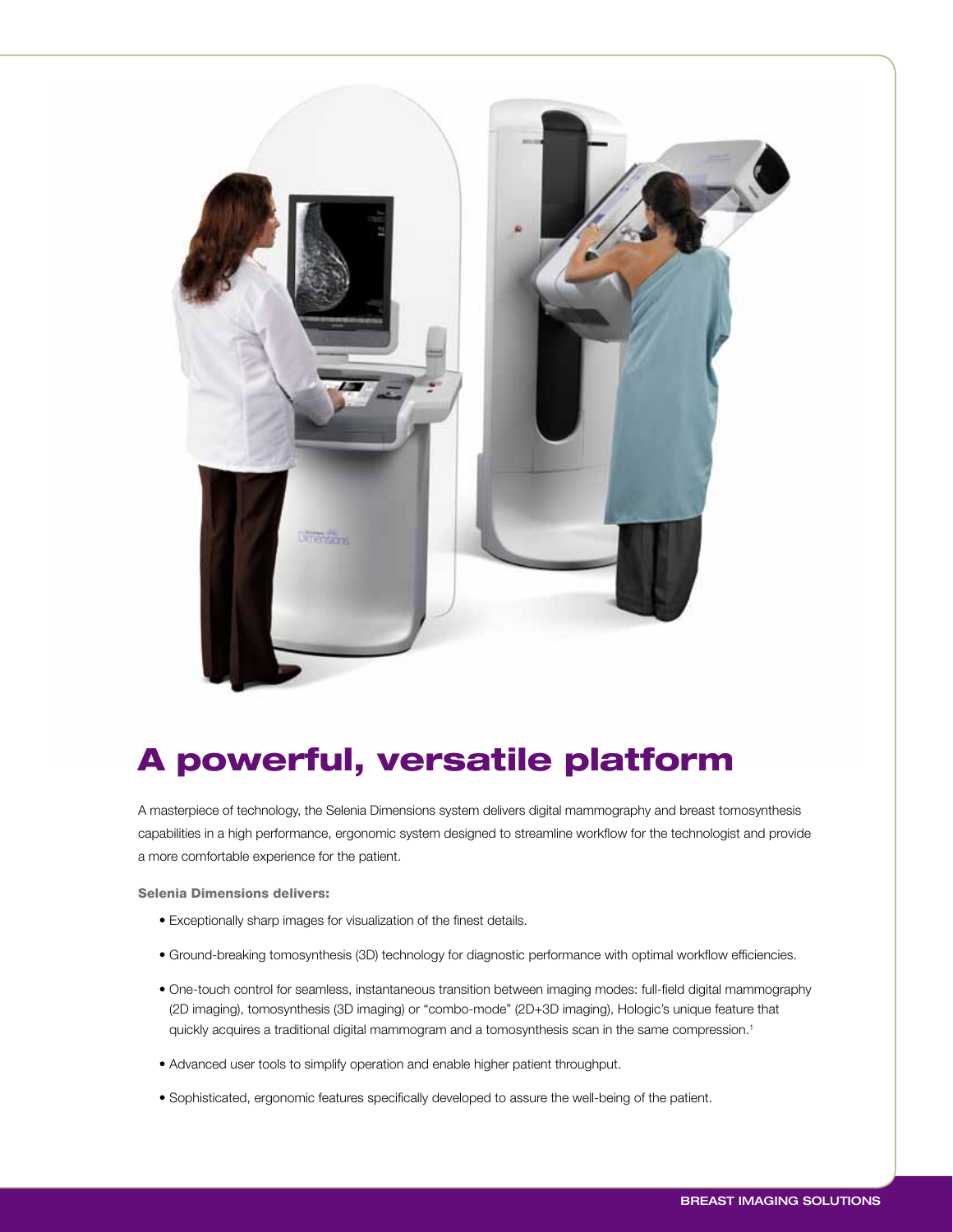### **Clinically Superior Performance**<sup>2</sup>

Tomosynthesis is a revolutionary technology that gives radiologists the ability to identify and characterize individual breast structures without the confusion of overlapping tissue. During a tomosynthesis scan, multiple low-dose images of the breast are acquired at different angles. These images are then used to produce a series of one-millimeter thick slices that can be viewed as a three-dimensional reconstruction of the breast.

Instead of viewing tissue complexities superimposed as they are on a traditional 2D mammogram, the radiologist can now scroll through the layers of the breast in one-millimeter thick slices. Reviewing breast tissue slice by slice removes the confusion of superimposed tissue, allowing the radiologist to view breast tissue in a way never before possible.

Hologic's clinical studies reviewed by the FDA, based on ROC analysis, showed radiologists reading Selenia® Dimensions® digital mammography (2D) plus breast tomosynthesis (3D) as compared to 2D mammography alone demonstrated superior clinical performance in specificity, the confidence to rule out breast cancer without recalling the patient for further study, and improved sensitivity, the proportion of mammograms with cancer which were correctly diagnosed.<sup>2</sup>

### Selenia Dimensions Clinical Images



In the screening 2D mammogram (left image), there is a possible lesion in the central breast, but its margins are difficult to assess. With tomosynthesis this can be clearly seen to be a spiculated mass, and almost certainly a malignancy.



Mammographically occult cancer in the 2D image (left image) is visible with tomosynthesis (right image).



In the 2D image on the left, there is a potential lesion in the subareolar region of the breast. In the tomosynthesis images on the right, it is easy to see that there is no lesion present. The radiologist can pick out individual structures on the separate slices, which summate to form the potential lesion seen on the two-dimensional projection image.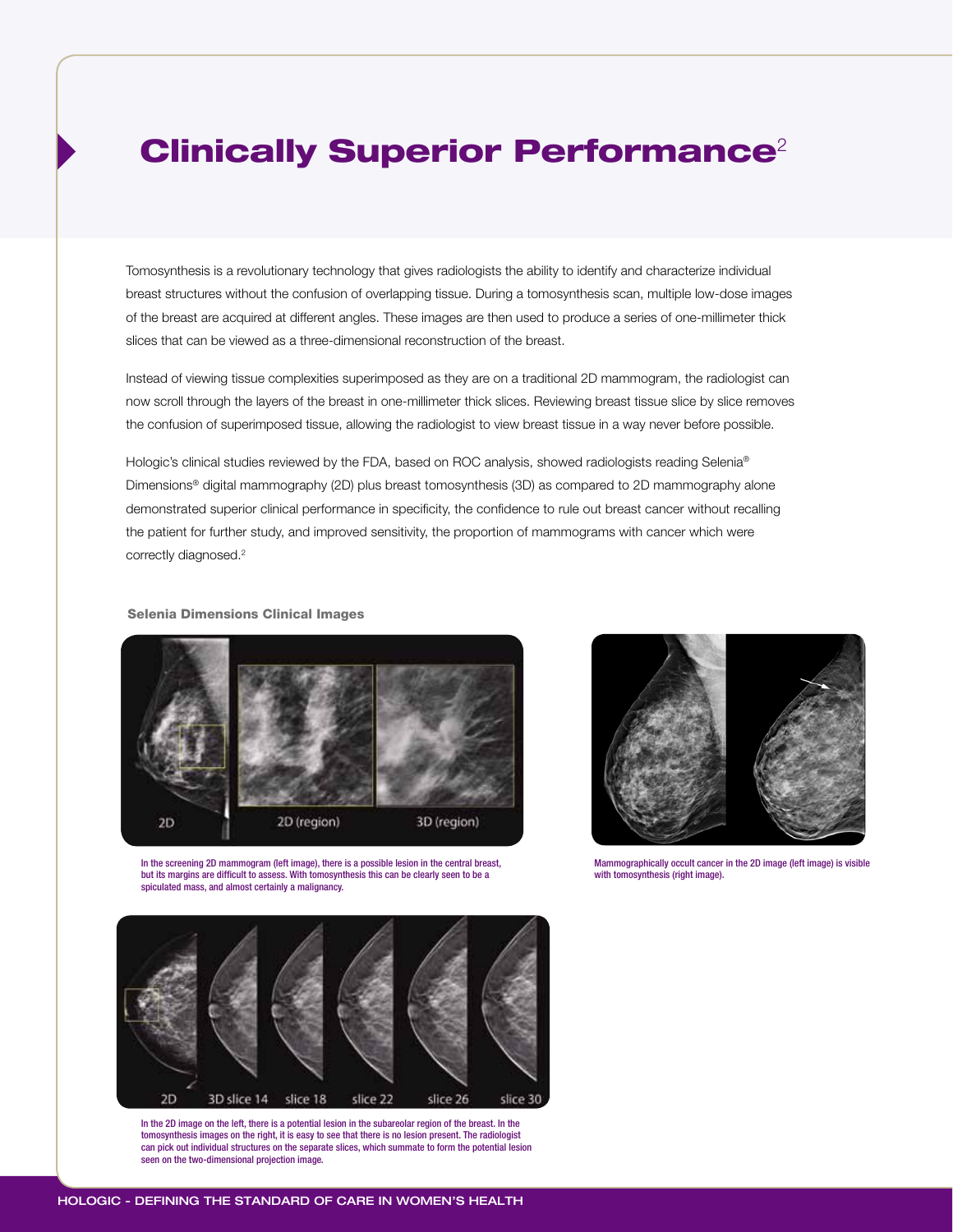# Unparalleled flexibility for use with any patient

The Selenia® Dimensions® system was designed as a single platform to provide an efficient solution for any breast imaging need. One-touch lets the operator effortlessly select one of three imaging modes: conventional digital mammography (2D) only, tomosynthesis imaging (3D) only or Hologic's unique combo-mode (2D+3D imaging).<sup>1</sup> These flexible imaging modes give radiologists all of the options needed to tailor the exam to a specific patient.



When a screening exam is performed in combo-mode, the breast is compressed in the normal way. The x-ray tube first sweeps in a 15-degree arc over the breast, acquiring a series of 15 low-dose projection images at multiple angles. These projection images form three-dimensional reconstruction.

Immediately following the tomosynthesis scan, the High Transmission Cellular (HTC®) grid automatically comes into the imaging field and a conventional digital mammogram is acquired.

This complex operation is completed in just seconds, giving the radiologist both a 2D mammogram and a tomosynthesis scan, under the same compression, for perfectly co-registered images.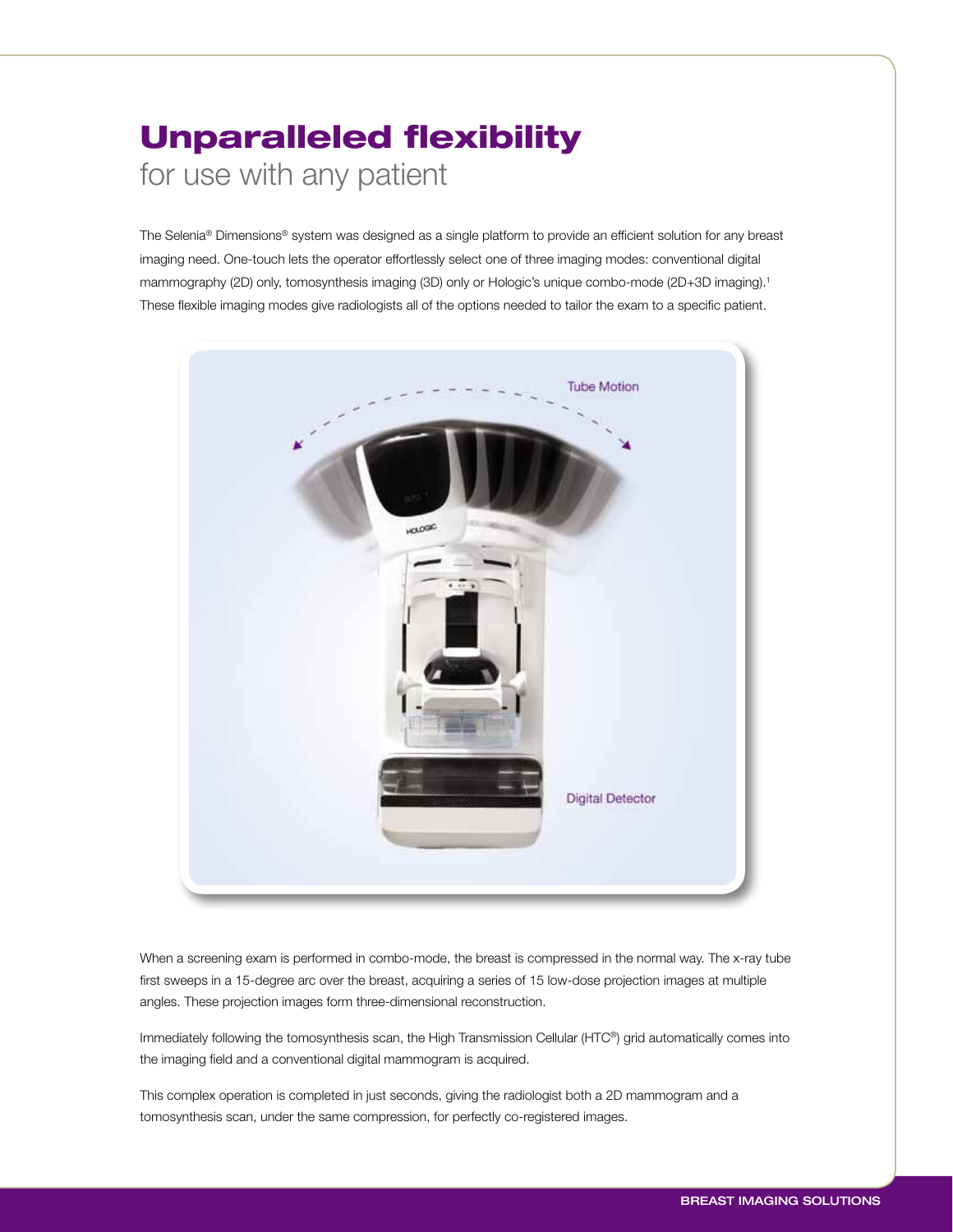# Exceptional image quality,

minimal dose

Image quality is key to early detection. We never stop looking for ways to push our breast imaging technology forward, and the Selenia® Dimensions® system is no exception.

- The Selenia Dimensions system uses Hologic's direct conversion detector, which eliminates the need to convert x-rays to light. The result is exceptionally sharp digital images and high Detective Quantum Efficiency (DQE), enabling low-dose tomosynthesis imaging.
- Our HTC® grid technology delivers higher contrast images by significantly reducing radiation scatter without increasing patient dose.
- A tungsten x-ray tube with rhodium and silver filters for 2D imaging reduces radiation dose to the patient by as much as 30 percent, while maintaining superb image quality and contrast. Silver filtration provides better penetration of larger breasts without increasing exposure time, while the proven rhodium filter is the ideal selection for all other breast sizes. In tomosynthesis imaging, the tungsten tube combined with aluminum filtration provides high quality images at the lowest possible dose.
- When Selenia Dimensions is used in combo-mode (2D+3D imaging) the patient dose is similar to that of a digital mammogram, but still less than that of an analog mammogram. The Selenia Dimensions system has been demonstrated to be safe and effective, with the benefits to patients outweighing the risks.
- System settings are optimized for high quality tomosynthesis imaging:
	- Rapid scans take just seconds.
	- 15-degree scan provides high in-plane resolution.
	- Acquisition of 15 projection images (1 image /degree of arc) enables rapid reconstruction of high quality images.

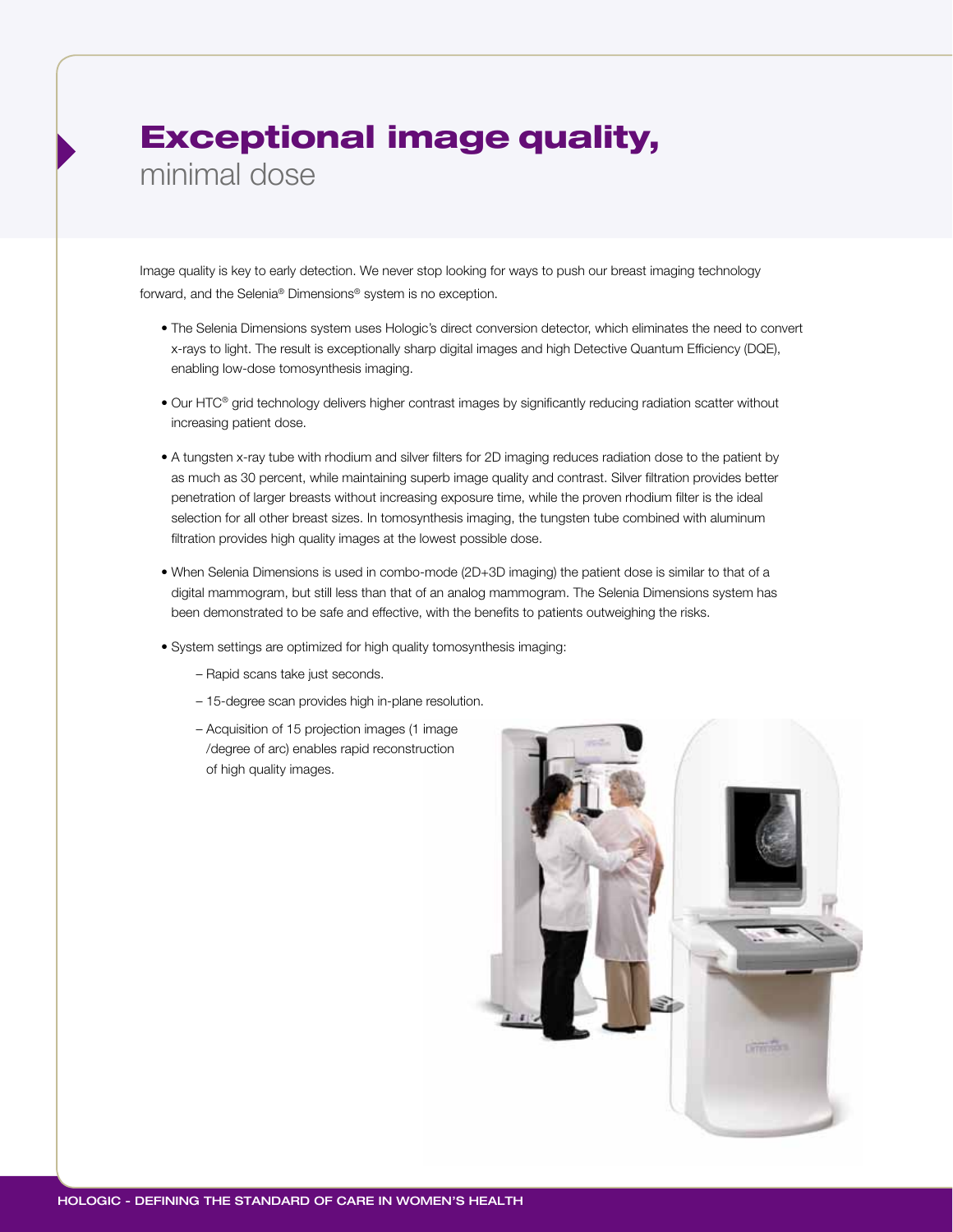# Streamlining workflow in a way never before possible







The Selenia Dimensions system incorporates the latest technologies to simplify workflow and facilitate high patient throughput:

### Touch-screen controls

Touch-screen controls with intuitive icons and function screens allow the operator to move through exams quickly and efficiently.

### Biometric login

With a finger placed on the biometric login window, the operator is ready to start an exam with his or her pre-configured workflow preferences in place.

### High resolution display

Preview images are viewed on a 3MP DICOM-calibrated display, providing exceptionally fine image detail. Prior breast imaging studies can be recalled at a moment's notice, making it possible to view new and prior images side-by-side.

### Retractable face shield

The technologist has the option of retracting the face shield while positioning patients. The face shield may be easily pulled back from its retracted position to protect the patient during the exam.

### Automated HTC grid

The automated movement of the HTC® grid greatly streamlines patient throughput. Automatic engagement for 2D imaging and retraction for magnification views and tomosynthesis imaging takes place in approximately two seconds, so the exam time is close to that of a digital mammogram.

### Smart paddle technology

The system collimates to the appropriate field of view based on the compression device installed and the position of the paddle, ensuring accurate positioning of any size breast on a single detector. The paddle automatically shifts to the next view in the technologist's preconfigured workflow; an easy override function accommodates changes in the exam.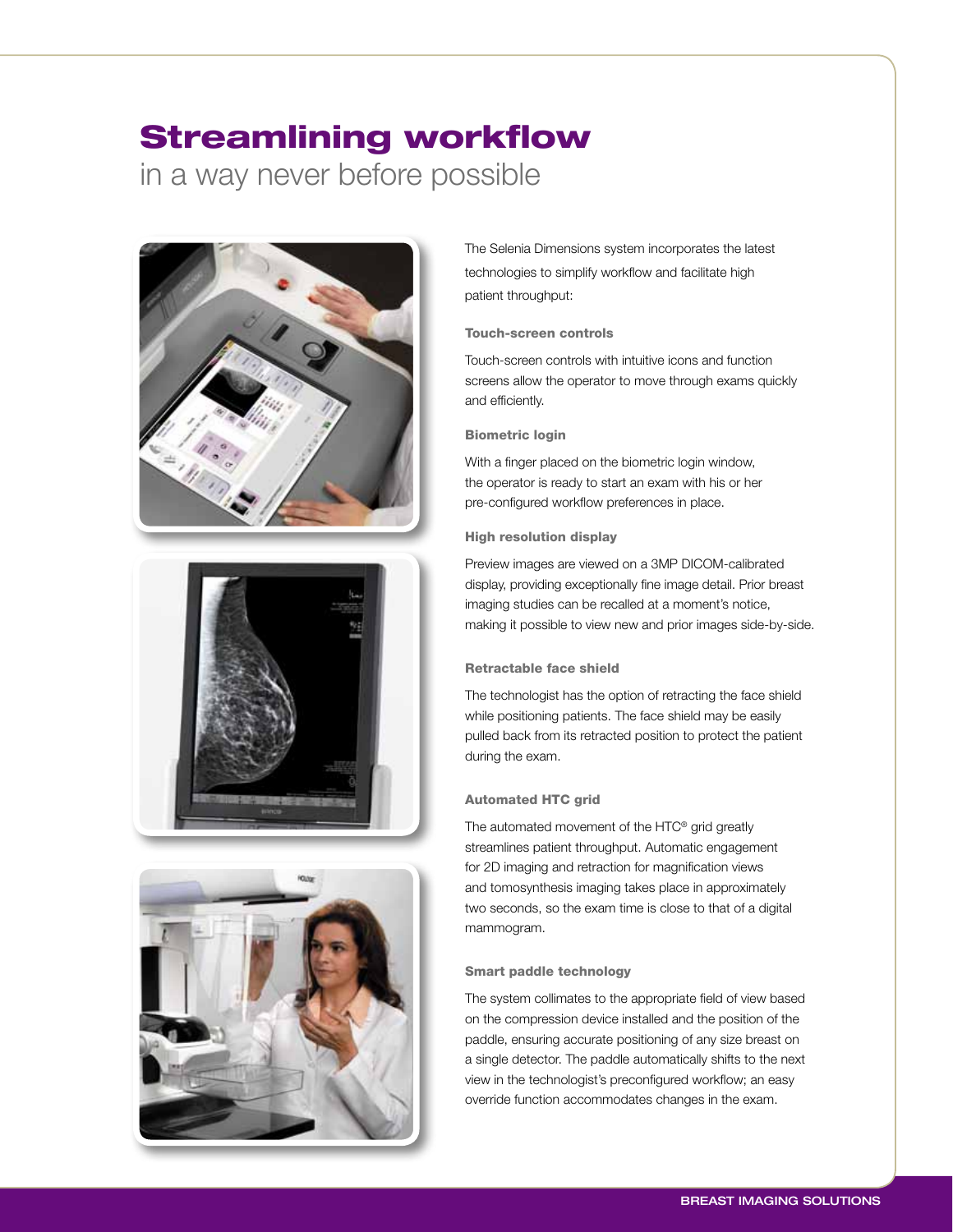### An ergonomic design for comfort and ease of operation







#### Ergonomically designed exposure switches

The technologist simply depresses a pair of levers on either side of the acquisition system to initiate exposure. A light pressure is all that is needed for exposure activation, eliminating repetitive motion discomfort. The Selenia® Dimensions® can be configured for one or two lever activation.

### Advanced paddle technology

Newly designed compression paddles are light and easy to handle. Each paddle mounts directly onto the compression carriage, eliminating the need to handle bulky components.

Hologic's acclaimed FAST Paddle™ conforms to the natural contour of the breast, providing for greater comfort to the patient and more even compression across the entire breast. For greater flexibility, the FAST Paddle can be converted to a standard screening paddle with the push of a button.

### Natural positioning

Indented spaces on the side of the gantry give patients a natural spot to place their hands during the exam, making positioning easier for the technologist and more comfortable for the patient.

#### Streamlined tube head

The streamlined tube head and SID of 70 cm makes positioning easier and provides more working space for interventional procedures.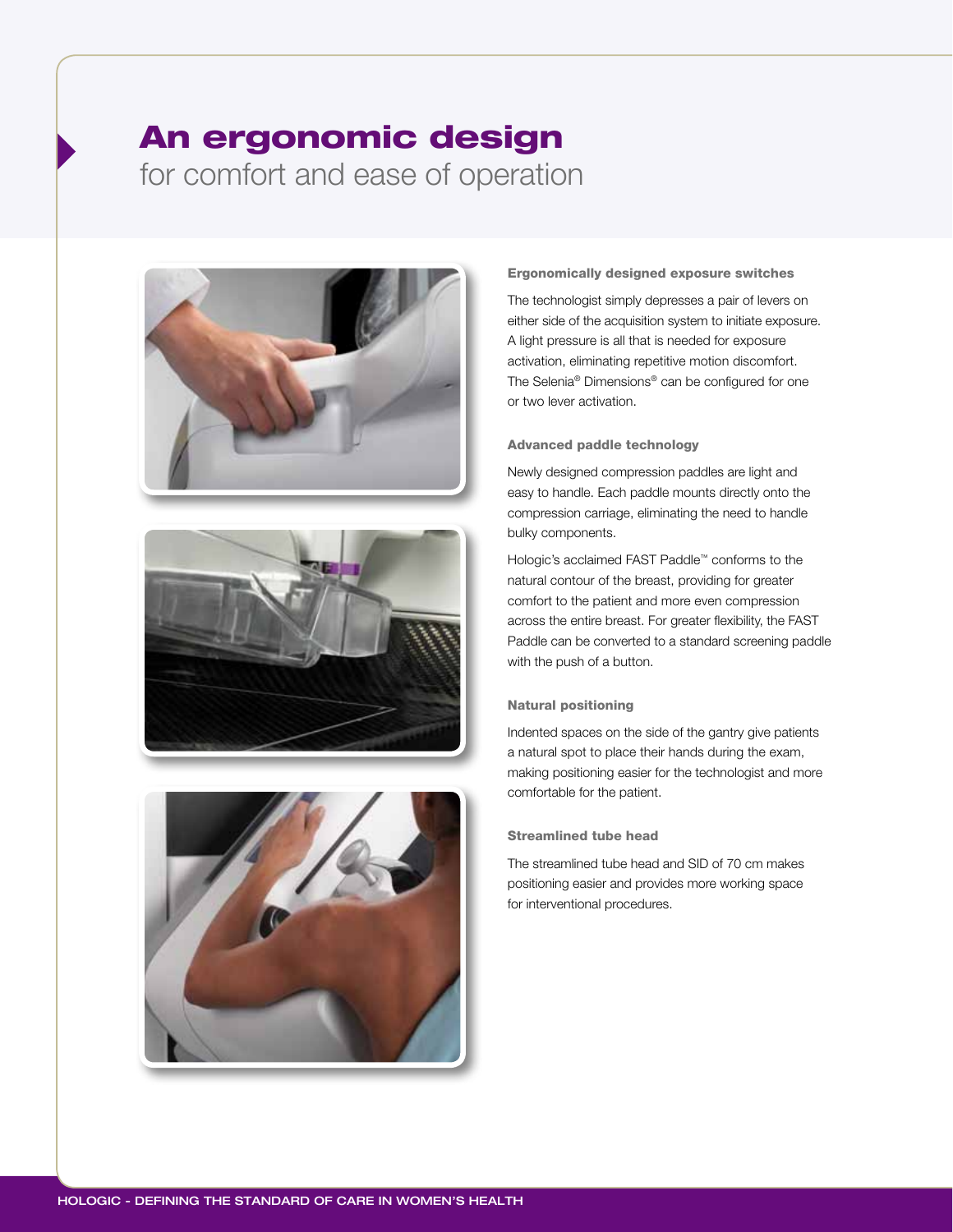# A comprehensive and efficient solution for breast tomosynthesis review

Hologic's SecurView® DX diagnostic workstation has been optimized to support the Selenia® Dimensions® breast tomosynthesis system, with novel workflow tools to ensure accurate and efficient review of both 2D and 3D exams.

- Hologic's proprietary image compression technology: This allows the operator to move between image sets without delay.
- Dynamic ciné method: The SecurView DX workstation's new keypad allows images to be displayed in a dynamic cine loop, with the speed adjustable. It also provides the flexibility to manually scroll through each slice in the reconstructed image.
- **Slabbing mode:** The thickness of the displayed slices can be controlled with the touch of a button for more effective review of calcification clusters.
- Digital mammogram tomosynthesis overlay: Screening images acquired in combo-mode show the 2D and 3D images in complete co-registration, allowing the reviewer to easily toggle between them. CAD marks generated from the 2D images can be overlaid on the breast 3D image sets in their correct x,y locations.



### Meeting the digital connectivity challenge

The advent of breast tomosynthesis introduces a new level of connectivity requirements for facilities. Hologic helps meet this challenge through its extensive staff of highly trained connectivity specialists and a suite of products developed to address any connectivity need:

- SecurXchange™ archive provides a cost-effective, scalable image storage and retrieval solution for any facility, large or small.
- SecurXchange router helps accelerate image transmission and automate workflow in the exchange of DICOM objects, for greatly simplified workflow.
- Applications synchronization provides an interface with many major third-party applications to streamline reviewing and reporting functions.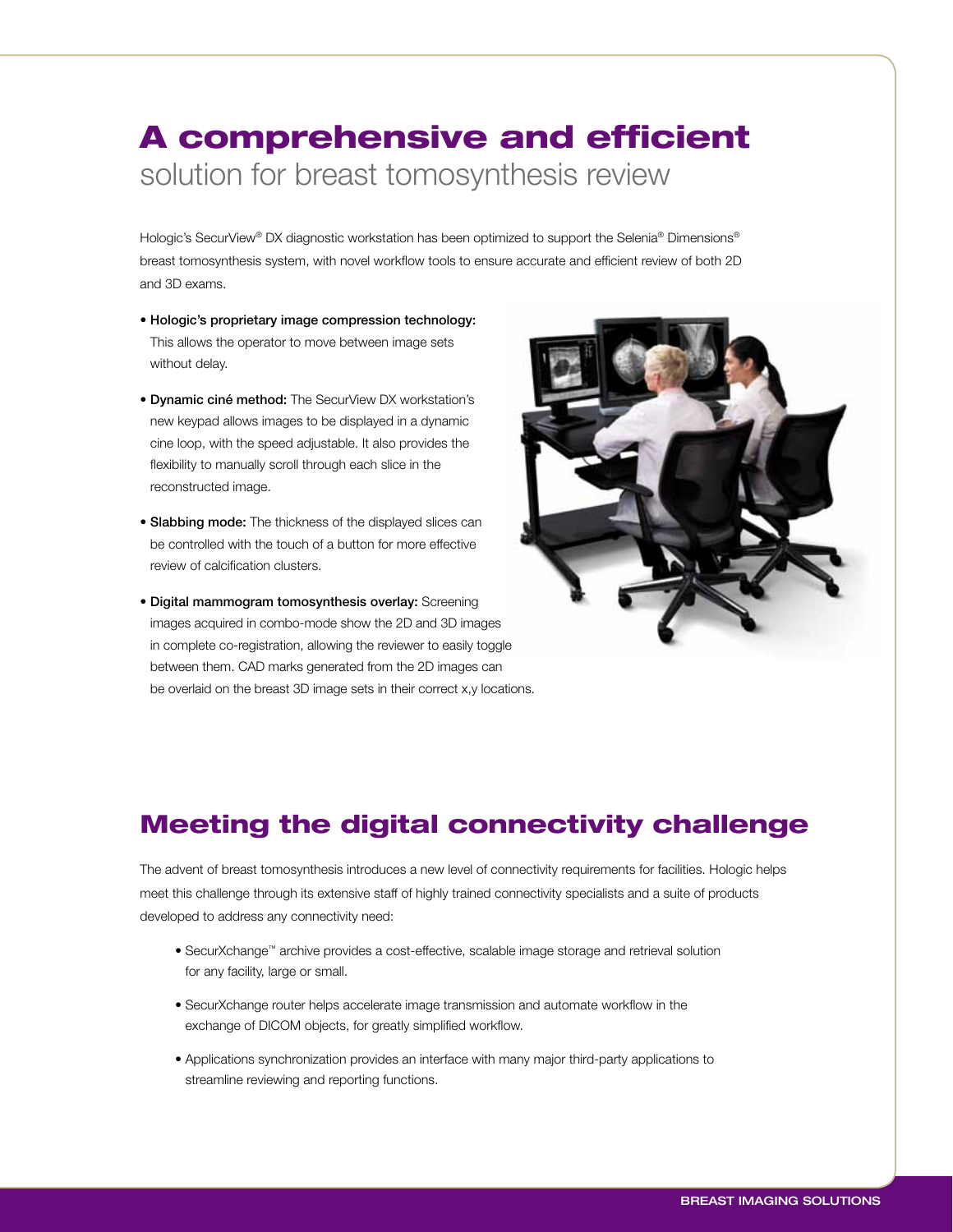### **Innovation** in upright breast biopsy

The Affirm™ breast biopsy guidance system represents the next generation in upright breast biopsy. This innovative solution is designed to work with the Selenia® Dimensions® digital mammography system and the Eviva® stereotactic breast biopsy system to streamline efficiency and optimize workflow.





The Affirm system offers a cost-effective opportunity for practices to expand their range of services. With a quick and easy transition from digital mammography to upright biopsy, Affirm and Eviva bring compassionate minimally invasive biopsy capabilities into the breast imaging suite.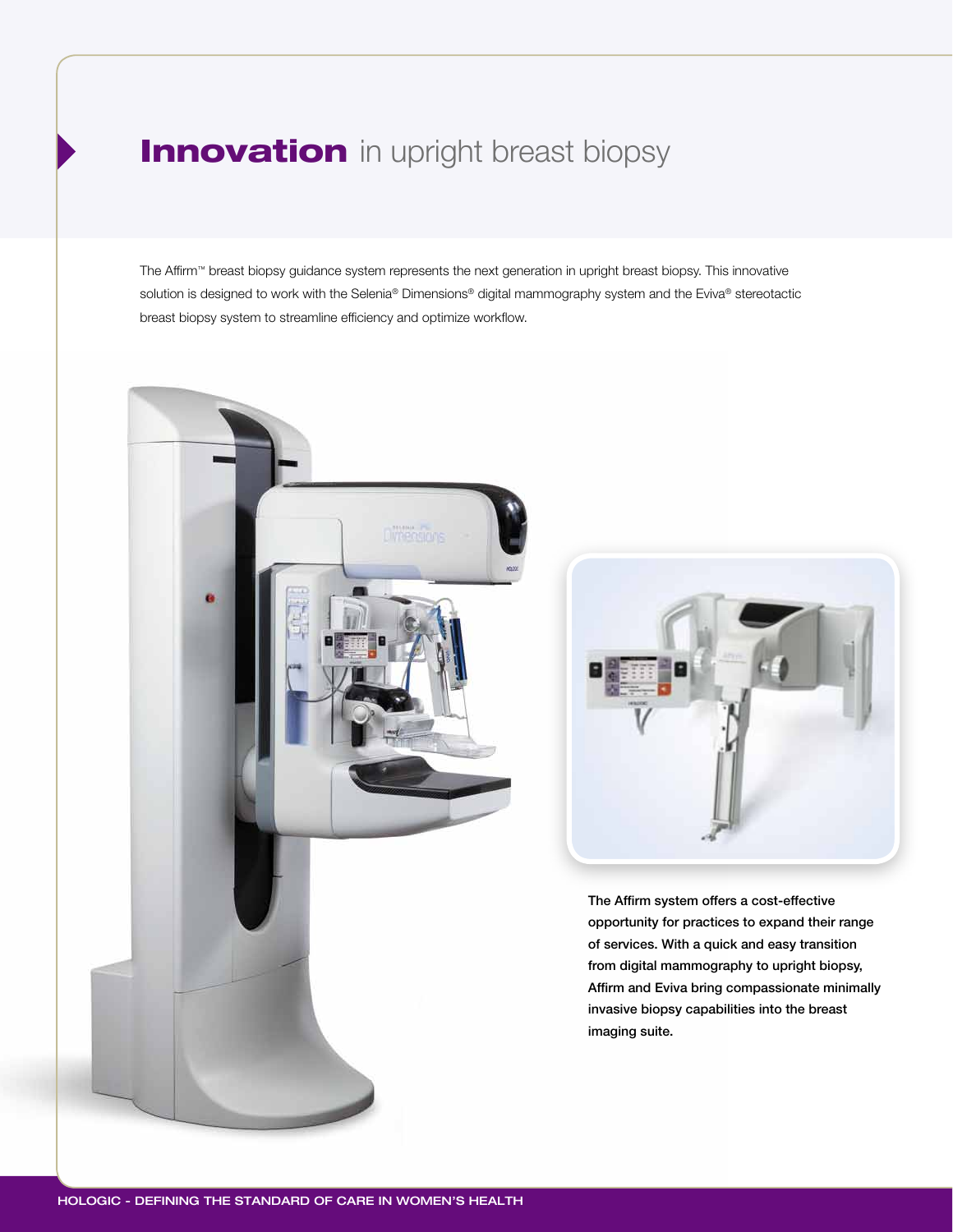### Go mobile with the leader in women's health

Around the world, there is an overwhelmingly large percentage of women who do not have access to breast cancer screening services. Instead of accepting this obstacle to care, many women's imaging sites are looking to mobile technologies as a means to expand the reach of their care. Mobile coaches make it possible to bring care to the most remote areas, as well as to offices and medical centers that do not offer women's health screening services.

Bringing screening services to women in a mobile environment not only establishes convenient access to care, it's also an opportunity to improve compliance and control the quality of care patients receive. The same state-of-theart technology, like a Selenia Dimensions system, that is adopted in a hospital today can now be offered in a mobile environment.

Hologic is working with imaging sites all over the world to bring mobile screening programs to women. We have the technology, the experience and the resources to help find the right mobile solution for any imaging center.

This is just another way Hologic works with our customers to bring the highest level of care to more than 3.3 billion women around the world.